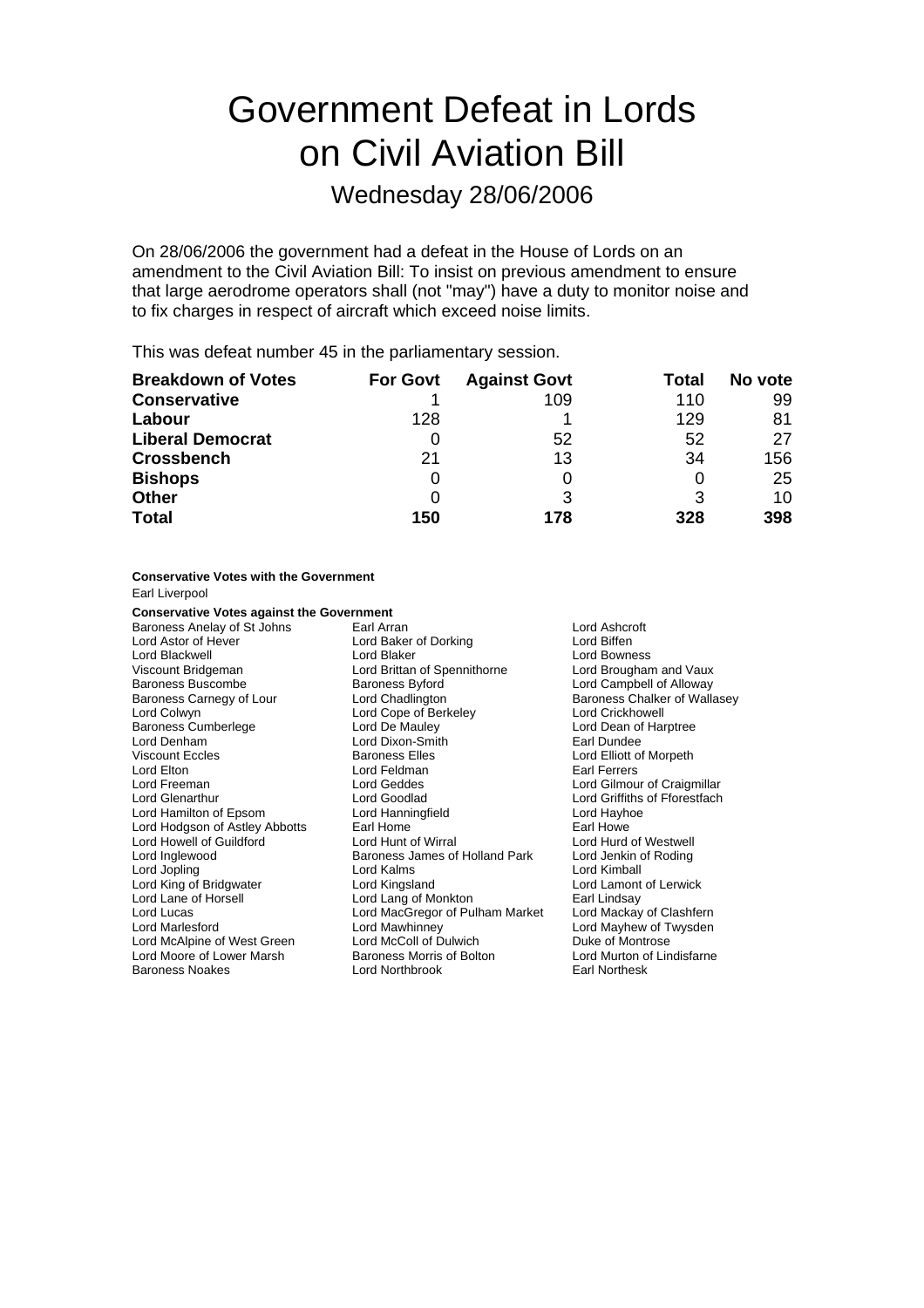Baroness Seccombe<br>
Lord Shaw of Northstead<br>
Lord Skelmersdale Lord Walker of Worcester

### **Labour Votes with the Government**

Baroness Amos<br>
Lord Archer of Sandwell<br>
Baroness Ashton of Upholla Lord Bassam of Brighton Lord Bhatta<br>Lord Borries Baroness Baroness Baroness Baroness Baroness Baroness Baroness Baroness Baroness Baroness Barones<br>Lord Bragg Lord Borrie Lord Bragg Lord Brooke of Alverthorpe Lord Clark of Windermere Lord Clarke of Hampstead Lord Clinton-Davis<br>
Lord Corbett of Castle Vale Baroness David Lord Davidson of C Lord Corbett of Castle Vale Baroness David Lord Davidson of Glen Clova<br>
Lord Davies of Oldham Lord Davies of Coity Lord Dixon Lord Dubs<br>
Lord Evans of Temple Guiting 
Lord Evans of Temple Guiting 
Baroness Falkender
Lord Evans of Temple Guiting

Lord Evans of Temple Guiting

Lord Evans of Temple Guiting

Lord Evans of Temple Guiting

Lord Evan Lord Evans of Temple Guiting Baroness Falkender Baroness Farrington of Ribbleton<br>
Lord Foulkes of Cumnock Lord Foul Lord Foulkes of Cumnock Lord Evie of Fairfield Lord Filkin **Lord Foulkes of Cumnock** Lord Fyfe of Fairfield Baroness Gale Cumnock Lord Fyfe of Fairfield Baroness Golding Lord Goldsmith **Baroness Goudie** Communication Cord Gould of Brookwood<br>
Baroness Gould of Potternewton Lord Grabiner Communication Cord Gregson Baroness Gould of Potternewton Lord Grabiner Lord Gregson<br>
Lord Grocott Lord Graphy Lord Harris of Haringey Lord Harrison Lord Hart of Chilton **Lord Haskel** Lord Haskel **Lord Haworth** Baroness Hayman **Baroness Henig** Baroness Henig Baroness Hilton of Eggardon<br>
Baroness Hollis of Heigham **Baroness Hollis of Heigham** Lord Howarth of Newport Baroness Howells of St Davids Lord Howie of Troon<br>
Lord Hughes of Woodside Lord Hunt of Kings Heath Lord Irvine Lord Hughes of Woodside Lord Hunt of Kings Heath Lord Irvine of Lairg<br>Lord Jones Cord Judd Lord Judd Baroness Kennedy Lord King of West Bromwich Lord Kinnock Lord Kirkhill Lord Lea of Crondall Lord Leitch Lord Lipsey Baroness Lockwood **Lord Lord Lofthouse of Pontefract** Lord Macdonald of Lord Macdonald of Tramess Mallalieu<br>Lord MacKenzie of Culkein Lord Mackenzie of Framwellgate Baroness Mallalieu Baroness Massey of Darwen **Farm Lord Maxton Lord Maxton Lord Moonie**<br>Lord McKenzie of Luton **Lord Moonie** Lord McKenzie of Luton Lord Moonie<br>
Baroness Morgan of Huyton Lord Morris of Manchester Baroness Morris of Yardley Baroness Morgan of Huyton Cord Morris of Manchester Baroness Morth Baroness Morris of Manchester Baroness Mort<br>
Lord Morris of Aberavon Cord Norris of Handsworth Cord Parekh Lord Morris of Aberavon<br>
Lord Patel of Blackburn<br>
Lord Paul Lord Patel of Blackburn **Lord Paul Baroness Pitkeathley**<br>
Baroness Prosser **Baroness Cuin**<br>
Baroness Quin Baroness Ramsay of Cartvale Lord Randall<br>
Lord Rooker Lord Rosser Lord Rooker The Lord Rosser Cord Rosser Lord Rowlands<br>
Lord Rowlands Lord Sainsbury of Turville The Baroness Scotl<br>
Lord Sainsbury of Turville The Baroness Scotl Baroness Royall of Blaisdon **a Lord Sainsbury of Turville** Baroness Scotland of Asthal<br>
Lord Sheldon **Asthal** Viscount Simon **and Shelt Cord Smith of Finsbury** Baroness Smith of Gilmorehill Lord Snape Lord Soley Lord Soley<br>Baroness Symons of Vernham Dean Lord Taylor of Blackburn Baroness Taylor of Bolton Baroness Symons of Vernham Dean Baroness Thornton Lord Triesman Lord Truscott Lord Tunnicliffe Turnberg Lord Turnberg Communication Baroness Turner of Camden<br>Baroness Uddin Baroness Uddin Lord Warner Communication Baroness Warwick of Underc Baroness Uddin **Exercise Secure 1. Secure 2.5 Secure 2.5 Secure 2.5 Secure 2.5 Secure 2.5 Secure 2.5 Secure 2.5 Secure 2.5 Secure 2.5 Secure 2.5 Secure 2.5 Secure 2.5 Secure 2.5 Secure 2.5 Secure 2.5 Secure 2.5 Secure 2.5** 

Baroness O'Cathain **Earl Onslow** Earl Onslow Baroness Oppenheim-Barnes<br> **Earl Onslow Baroness Platt of Writtle** Cord Pilkington of Oxenford Baroness Platt of Writtle Lord Peyton of Yeovil **Lord Pullet Lord Pilkington of Oxenford** Baroness Platt of W<br>
Lord Plummer of St Marylebone Baroness Rawlings Lord Plumb Lord Plummer of St Marylebone Baroness Rawlings<br>
Lord Reav Lord Rentrew of Kaimsthorn Lord Renton of Mount Harry Lord Reay Lord Renfrew of Kaimsthorn Lord Renton of N<br>
Lord Renton Lord Roberts of Conwy Lord Rotherwick Lord Roberts of Conwy<br>
Lord Selsdon **Lord Selsdon**<br>
Baroness Sharples Lord Shaw of Northstead Lord Skelmersdale Lord St John of Fawsley<br>
Lord St John of Fawsley<br>
Lord St John of Fawsley<br>
Lord St John of Fawsley Lord Stewartby **Lord Tebbit** Lord Tebbit **Baroness Thatcher**<br>
Lord Trefgarne **Construct Construct Construct Construct** Baroness Trumping Lord Trefgarne **Community Community Community** Viscount Trenchard<br>
Lord Tugendhat **Community Community Viscount Ullswater** Community Baroness Verma Viscount Ullswater Lord Waddington Lord Wakeham Lord Waldegrave of North Hill

Lord Adonis Lord Ahmed Lord Alli Baroness Ashton of Upholland Lord Bach<br>
Lord Bhattacharyya 
Baroness Billingham Lord Campbell-Savours Lord Christopher Lord Davies of Coity<br>Lord Elder Baroness Gibson of Market Rasen Lord Harris of Haringey Baroness Hollis of Heigham<br>Lord Howie of Troon Lord Mackenzie of Framwellgate Baroness Mallalieu<br>Lord Maxton Lord McIntosh of Haringey Lord Prys-Davies<br>
Lord Randall of St Budeaux<br>
Lord Richard **Baroness Whitaker Lord Whitty Constrainer Baroness Wilkins Lord Wilkins Lord Woolmer of Leeds Baroness Wilkins** Lord Woolmer of Leeds

Lord Judd **Baroness Kennedy of The Shaws**<br>
Lord Kinnock **Baroness Kennedy of The Shaws** Lord Smith of Finsbury